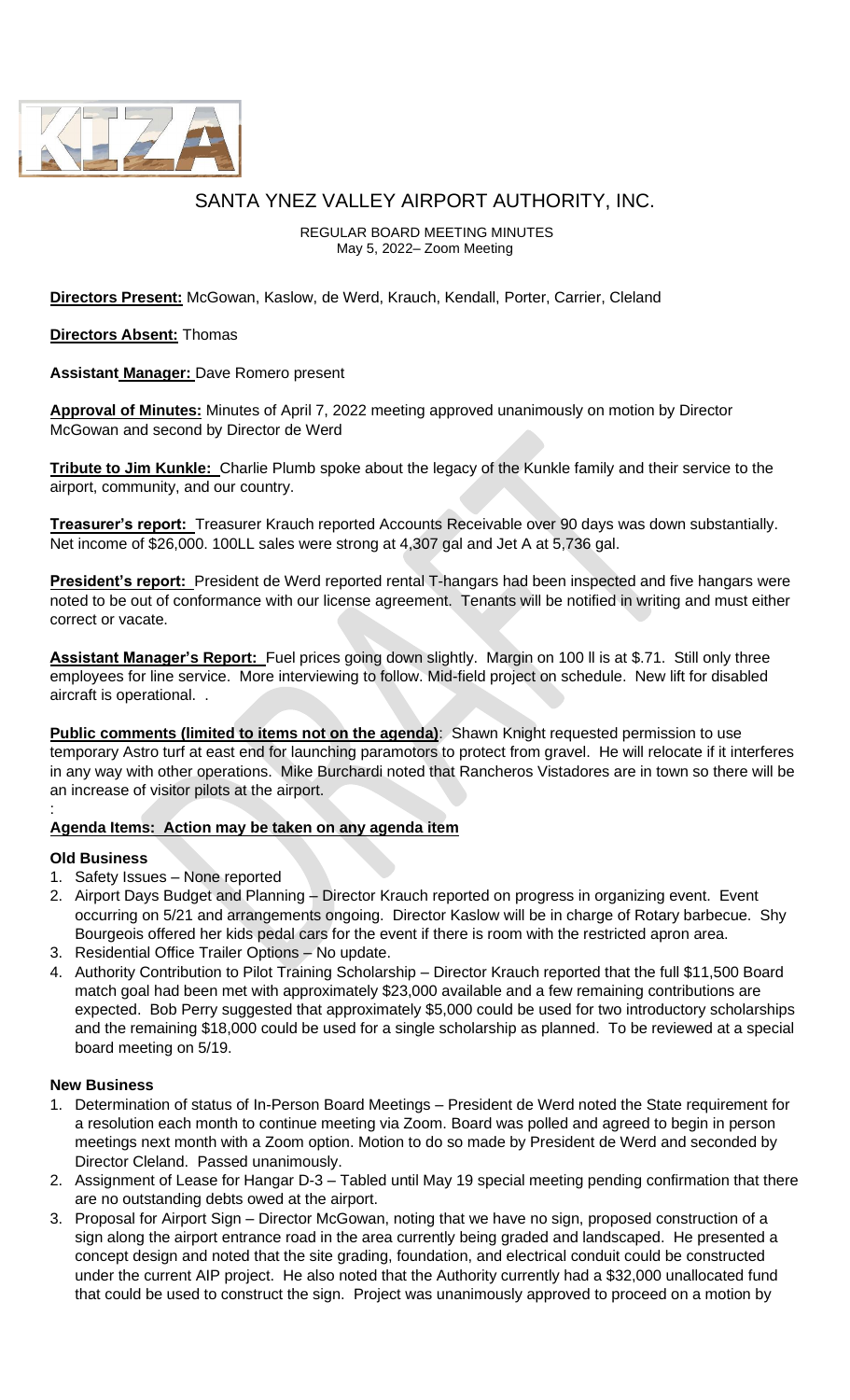Director Krauch and second by Director James. Final design along with costs will be approved by Board prior to construction.

- 4. Proposal for Membership Advisory vote on Proclamation to Amend Airport Name Director McGowan asked the Board to allow an advisory vote of the Authority Membership. Vote will be a yes or no acceptance of the proclamation amending the airport name to "Santa Ynez Valley Airport – Kunkle Field". The Board will then use that vote response in consideration of adopting the Proclamation (attached) at the special board meeting on May 19. Discussion ensued with several comments either in support or opposition to renaming the airport. It was noted that many people have played important and significant roles in the development of the airport. It was also noted by several people including Director Porter that the Kunkle family represented not only our airport but also our community and our country. Motion to proceed with the advisory vote was made by Director Krauch and seconded by Director Cleland. Passed unanimously.
- 5. Approval of Final Revision to Hangar Land Leases Director McGowan requested final approval of the Hangar Land Lease with one modification to be made. On assignment of the land lease after a hangar sale, the assignor should not have continuing liability for the lease. He made a motion for acceptance with the one change. The motion was seconded by Director Kaslow. After discussion centering around the process that lead to the final version, the motion passed unanimously.
- 6. Approval of Rental Hangar License Agreement President de Werd presented the final version and made a motion for approval. On a second by Director Krauch, the motion passed unanimously.
- 7. Schedule Special Board Meeting for May 19 Three agenda items were noted including the transfer of hangar D-3, acceptance of committee recommendations for scholarship recipients, and a vote to accept or reject Proclamation amending the name of the airport to "Santa Ynez Valley Airport – Kunkle Field." Motion to hold the special 5/19 meeting was made by Director Cleland and seconded by Director Carrier. Motion carried unanimously.

#### **Advisory Committee Reports**

Membership/Nominating Standing Committee **–** no meeting.

#### **Standing Committee Reports**

None given.

**Adjournment:** President de Werd adjourned the meeting at 9:20 on a motion by Director Kaslow and second by Director Kendall.

Respectfully Submitted by Bruce McGowan, Secretary